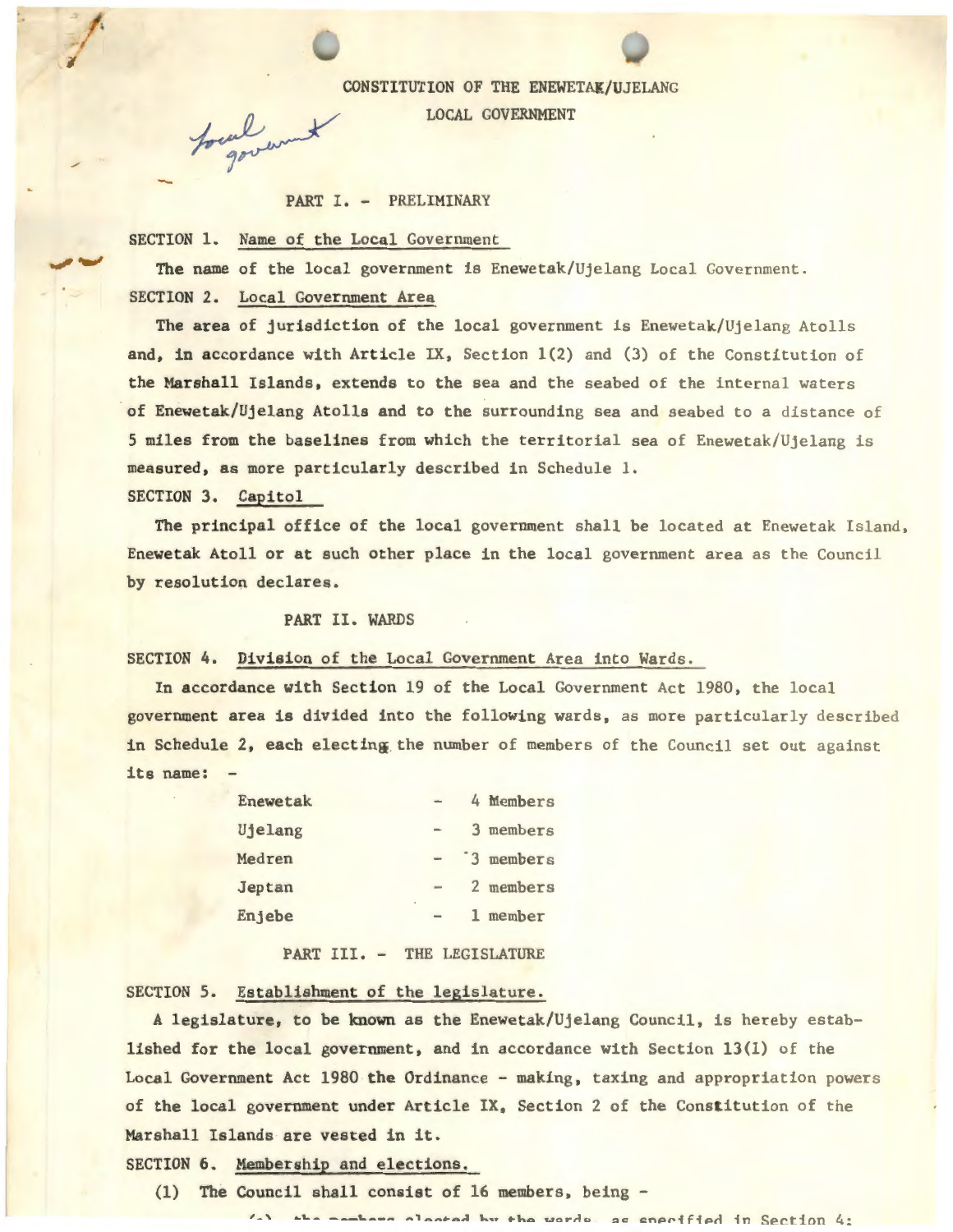## SECTION 7. Qualifications

•

(1) The qualification for election as a member of the Council referred to in Section  $6(1)(a)$  are as follows:

 $-2-$ 

- (a) 18 yrs of age old or older; and
- (b) not mentally incapacitated; and
- (c) not under criminal sentence at the time of election; and
- (d) be a registered voter of Enewetak

### SECTION 8. Term of offfice

(1) The term of office of a member referred to in Section  $6(1)(a)$  shall be four (4) years, except that after the first election after the effective date of this Constitution, those seven {7) members who received the highest number of votes will serve a term of 4 years and the other 6 will serve a term of 2 years. Thereafter elections will be held every 4 years.

(2) The term of office of a member referred to in Section  $6(1)(a)$ :

- (a) will commence on the day after the day on which his election is announced; and
- (b) terminates (unless a seat of a member becomes vacant earlier under Section 9) the day before the new members of the Council take office.

# SECTION 9. Vacation of seats

- (1) The seat of a member of the Council becomes vacant if, and only if  $-$ 
	- (a) his term of office terminates in accordance with Section 8; or
	- (b) he ceases to possess the qualifications for election that he was required, under Section 7, to have at the time of his election or appointment; or
	-
	- (c) he dies; or . (d) he resigns his seat by notice in writing to the local government; or
	- (e) he is removed from office under Subsection (2).

(2) The Council may, by the affirmative vote of not less than 3/4 of the • total membership of the Council, remove a member from office, for cause. SECTION 10. Casual vacancies

(1) If the seat of a member of the Council referred to in Section  $6(1)(a)$ becomes vacant otherwise than by the termination of his term of office in accordance with Section 8, the vacancy shall be filled as soon as practicable by a special election in the ward or area that he represented.

SECTION 11. Meetings

(1) Meetings of the Council shall be held at least once in every month of the calendar, on such days and at such time as are fixed by the Council, by resolution,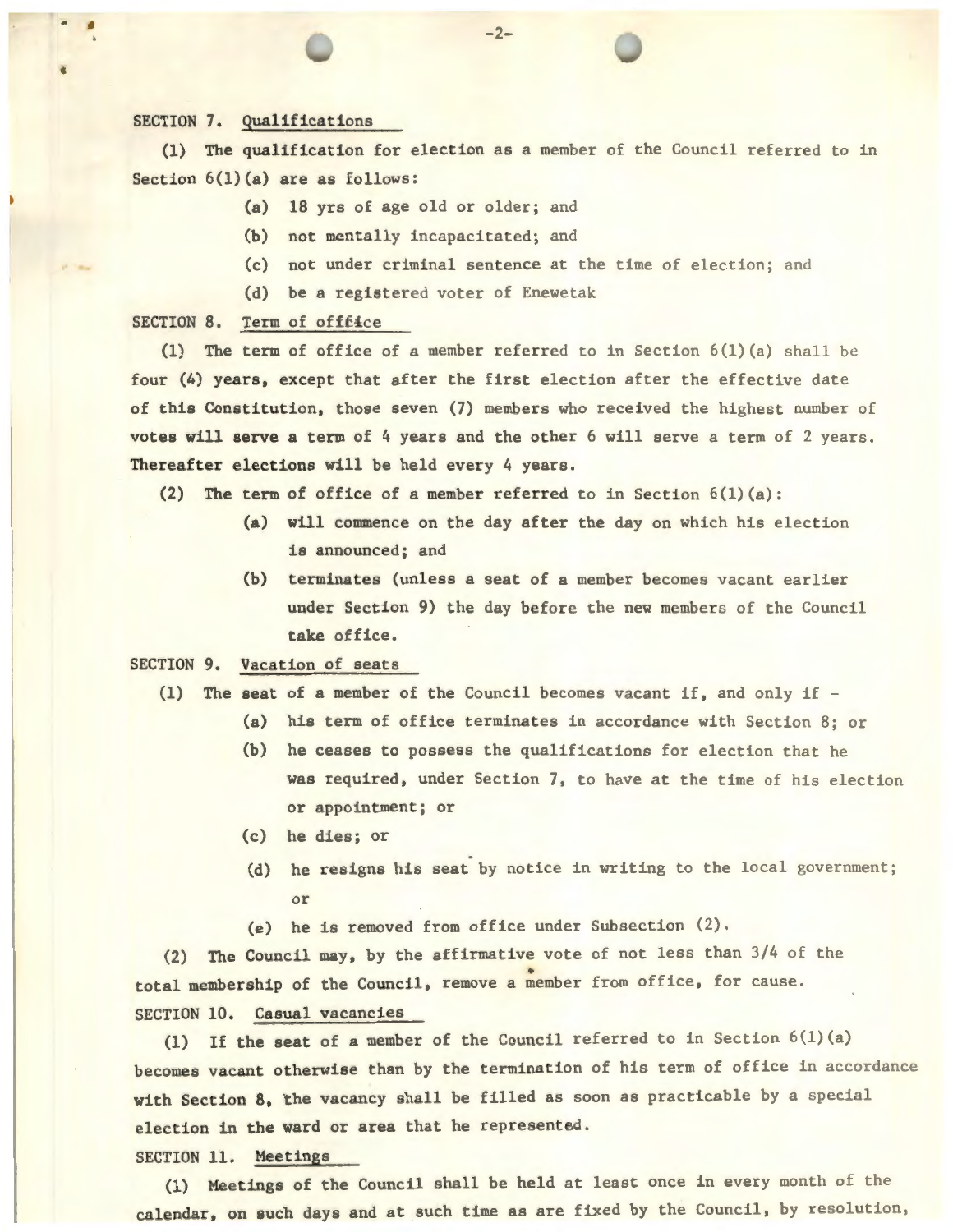(3) The Mayor may at any time, and shall as soon as practicable after receipt of a petition of a majority of the members of the Council, stating the business to be dealt with, call a meeting of the Council, by notice ·in accordance with the Rules of Procedure of the Council stating the business to be dealt with.

 $-3-$ 

 $(4)$  A special meeting shall deal only with the subjects stated in the notice calling the meeting.

(5) Meetings of the Council shall be held in public .

(6) The quorum for a meeting of the Council is a majority of the total number of the membership of the council.

(7) The Mayor shall preside at all meetings of the Council at which he is present and, subject to Section 18 and to the Rules of Procedures of the Council, in his absence or during a vacancy in his office a member elected by the members present shall preside.

(8) Except as otherwise provided by the Local Government Act 1980, all quastions before a meeting of the Council shall be determined in accordance with the majority of the votes of the members present and voting, but no quustion shall be decided on an evenly-divided vote.

SECTION 12. Procedures.

'

(1) The Council shall keep and publish a journal of its proceedings.

(2) The Council shall make Rules of Procedures not inconsistent with this Constitution, any Central Government law or any Ordinance of the local government, for the regulation and orderly conduct of its proceedings and the dispatch of its official business.

(3) Subject to this Constitution, any Central Government law or any Ordinance of the local government, the Council may regulate its own proceedings. SECTION 13. Committees

The Council may establish standing and other committees to deal with any matter that can in its opinion more properly or more conveniently be dealt with by a committee

PART IV. - THE HEAD OF THE LOCAL GOVERNMENT

SECTION 14. Office of the head of the local government

An office of head of the local government, who shall be known as the Mayor, is hereby established for the local government.

SECTION 15 Qualifications

The Mayor must be a registered voter who is 25 years of age or more. SECTION 16. ELECTION

(1) The Mayor shall be elected by ballot by the eligible voters of Enewetak/Ujelang as provided for by Section 13 and 23 of the Local Government Act 1980.

(2) The first election for the Mayor shall be held with the general election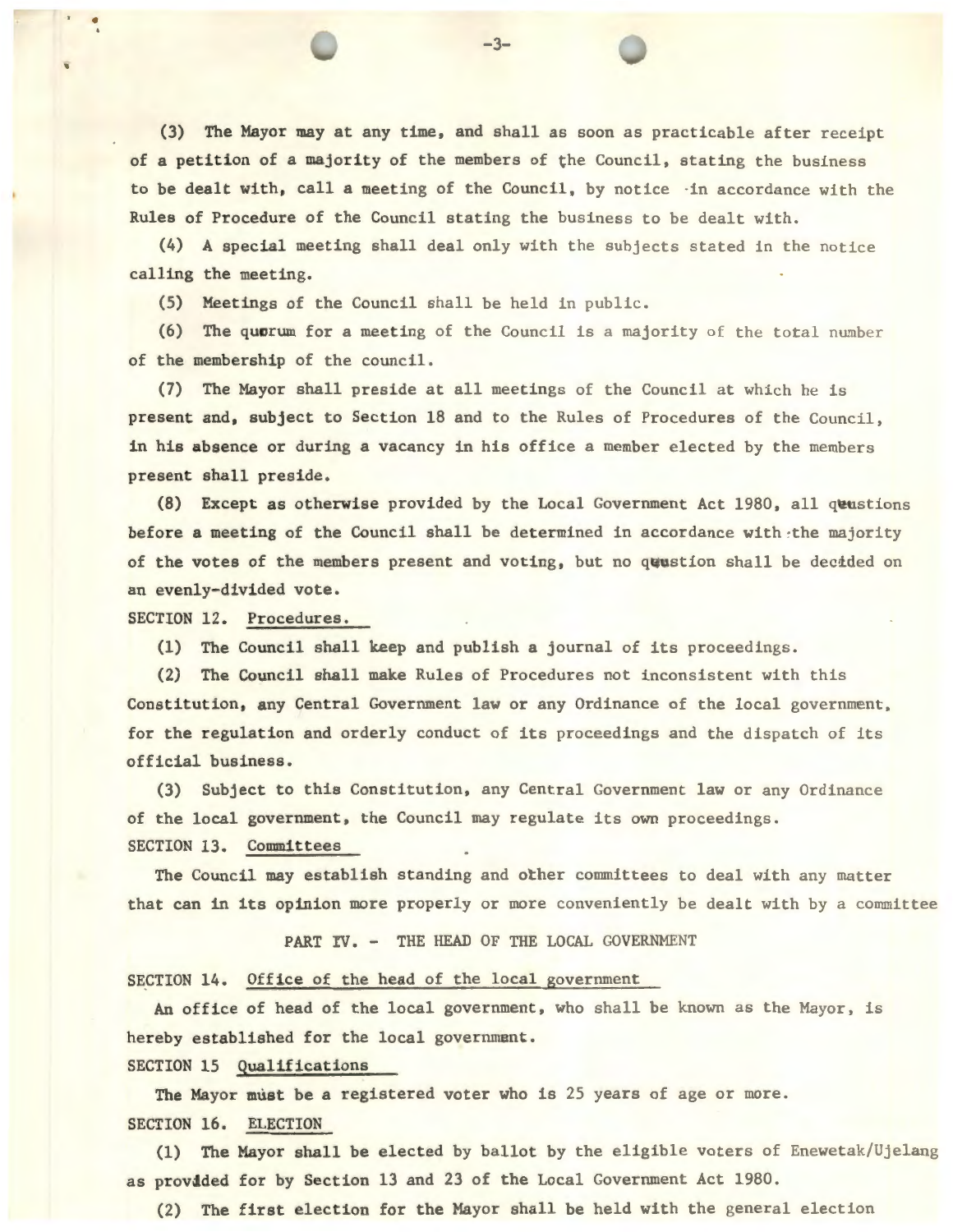SECTION 17. Vacation of office.

(1) The office of the Mayor becomes vacant, if and only if -

-4-

- (a) his term of office terminates in accordance with Section 16(4) ; or
- $(b)$  **he ceases to possess the qualification for election he was** required to have under Section 15; or
- (c) he dies; or
- (d) he resigns his office by notice in writing to the local governments; or
- (e) he is dismissed by an affirmative vote of not less than 2/3 of the total membership of the Council.

(2) The Council may, by the affirmative vote of not less than 2/3 of the total membership of the Council, dismiss the Mayor from office.

(3) If the office of the Mayor becomes vacant by any reason other than the termination of the term of his office in accordance with Section 16(4) the office shall be filled for the remainder of the term by appointment of a qualified person by the Council.

SECTION 18. Acting head of the local government.

(1) In the event of the absence or incapacity of the Mayor, his functions shall be performed by a member of the Executive Committee appointed by him  $or$ , in default, the Executive Committee.

(2) For the purpose of the performance of any function of the Mayor that a member of the Executive Committee is authorized to perform by virtue of Subsection (1), the member shall be deemed to be the Mayor, and any reference in any law or in the Rules of Procedure of the Council to the Mayor shall be read as including a reference ot that member accordingly.

SECTION 19. Functions of the head of the local government

The Mayor has such powers, functions, duties and responsiblities as are conferred or imposed on him by this Constitution, an Ordinance of the local government, a Central Government law or the Rules of Procedure of the local government.

PART V. - THE EXECUTIVE

## SECTION 20. Establishment of the executive

(1) An executive committee of the local government, to be known as the Executive Committee of the Enewetak/Ujelang Council, is hereby established, which shall, in accordance with Section 14(1) of the Local Government Act 1980, be the principal executive arm of the local government.

(2) The Executive Committee is collectively responsible to the executive government of the local governemnt area, and for the performance of the functions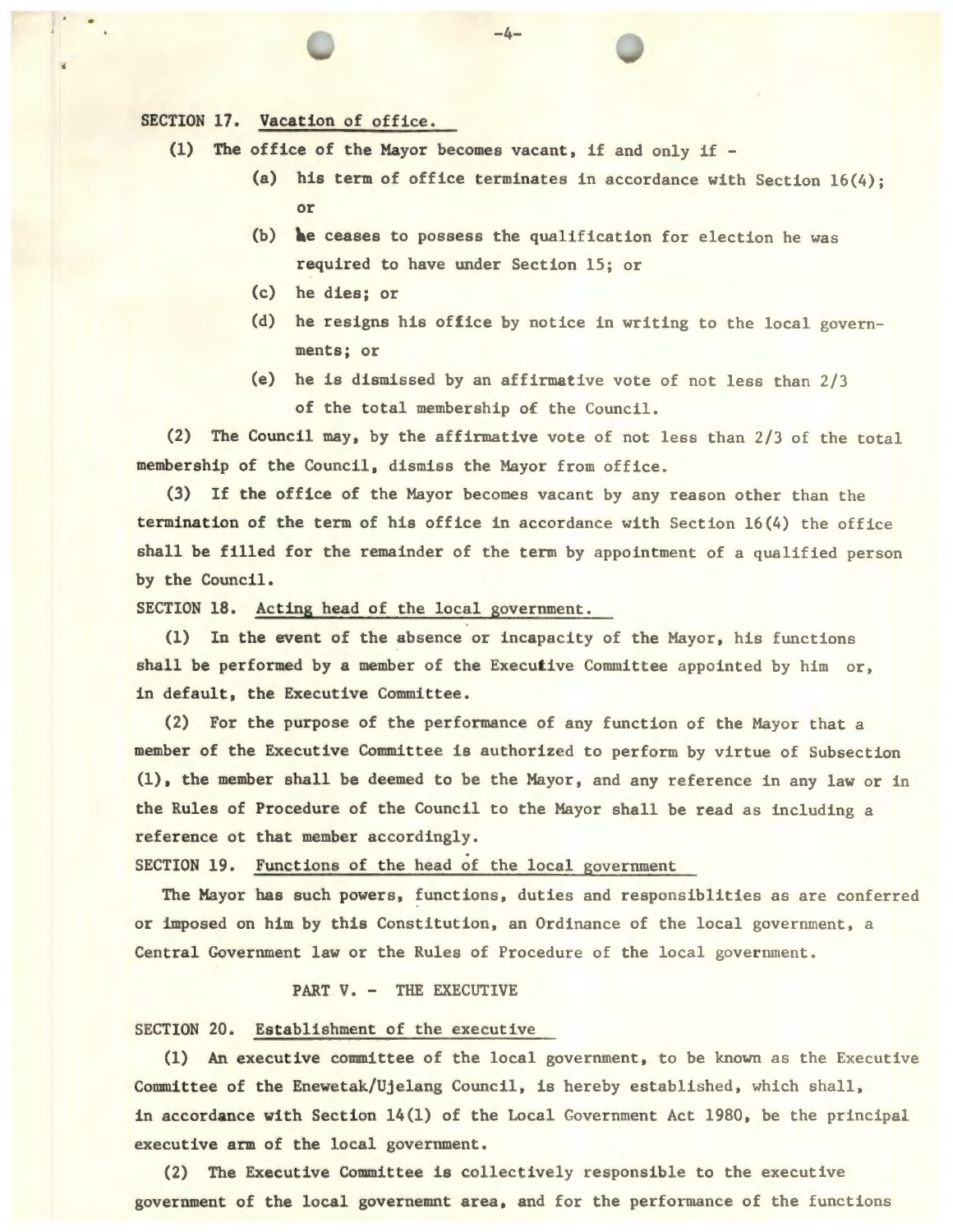(2) The office of an Executive Member becomes vacant if, and only if -

-5-

(a) his seat in the Council becomes vacant under Section 9; or

- (b) the office of the Mayor becomes vacant under Section 17; or
- (c) he is dismissed from office under Subsection (3); or
- (d) he resigns his office by notice in writing to the Mayor.

(3) The Mayor at any time, with cause, dismiss an Executive Member from office. (4) If the office of the Mayor becomes vacant otherwise then by reason of his dismissal under Section  $17(2)$ , the Executive Members shall continue to perform their functions (including the function of appointing under Section 18 a member of the Executive Committee to perform the function of the Mayor).

(5) If the office of an Executive Member becomes vacant by reason of the termination of the term of his office as a member of the Council under Section 8, he may continue to perform the functions of an Executive Member until a new Mayor is elected, but unless he becomes again a member of the Council he shall not vote or take part in its deliberations.

SECTION 23. Acting appointments

In the event of the absence or incpacity of an Executive Member, the Mayor may -

- (a) appoint another Executive Member to perform some or all of his functions; or
- (b) appoint a member of the Council to act as an Executive Member, or both, during the absence or incapacity.

SECTION 24. Allocation of responsibioities to Executive Members

(1) Subject to this Constitution, any Ordinance of the local government and any Central Government law, the Mayor may from time to time allocate to an Executive Member responsibility for matters within the competence of the Executive Committee (including responsibility for the administration of Ordinances of the local government).

(2) The Mayor is responsible for any matter of responsibility for which is not for the time being allocated under Subsection (1).

(3) Nothing in this section affects the collective responsibility of the Executive Committee under Section 20(2).

SECTION 25. Functions of the Executive Committee

The Executive Committee has such powers, functions, duties and responsibilities as are conferred or imposed on it by this Constitution, an Ordinance of the local government or a Central Government law.

SECTION 26. Advice to the Council, etc., of certain matters.

(1) The Mayor shall promptly notify the Council and the Minister of the Government of the Marshall Islands responsible for local government matters of -

(a) the appointment, dismissal or resignation of a member of the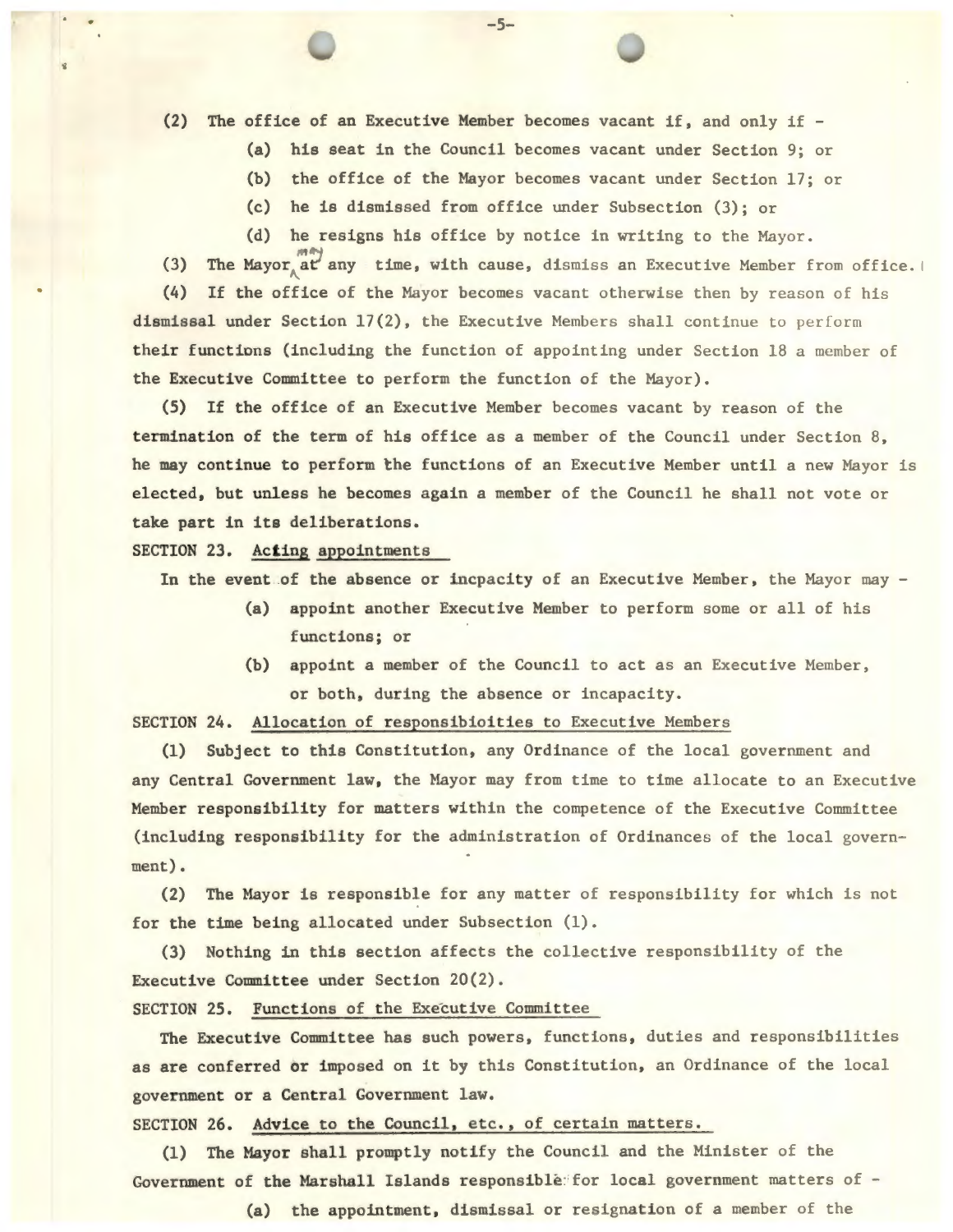of the appointment by it of a member of the Executive Committee to perform the functions of the Mayor under Section 18(1).

-6-

(3) The Clerk of the local government shall promptly notify the Council and the Minister of the Government of the Marshall Islands responsible for local government matters of the resignation of the Mayor under Section  $17(1)(d)$ , or of the dismissal of the Mayor under Section  $17(1)$   $($ 

 $\bullet$   $\vdash$ 

PART VI. -FINANCE

#### SECTION 27. Control of revenue and expenditure

(1) No taxes shall be imposed and no other revenue shall be raised, and no money of the local government shall be expended, unless authorized by law.

(2) Subsection (1) does not apply to the acceptance of grants (other than loans) from the Government of the Marshall Islands, nor to expenditure from such grants for the purposes for which, and subject to the conditions on which, they are made.

(3) All money received by the local government shall, unless otherwise authorized by Ordinance of the local government or by or under Local Government Financial Memoranda issued under Section 46(2) of the Local Government Act 1980, be paid into a fund or account established in accordance with such an Ordinance or the Financial Memoranda.

### SECTION 28. Financial responsibility of the Executive Committee

(1) It is the responsibility of the Executive Committee to make proposals to the Council on all matters relating to the budget, and in particular the Executive Committee shall make recommendations to the Council for the raising of taxes and ather taxes and other revenue, and for the expenditure of money of the local government.

(2) The Executive Committee is accountable to the Council for all expenditure of money of the local government and for relating such expenditure to appropriations made by the Council or to other authority conferred by this Constitution, an ordinance of the local government or a Central Government law.

(3) Except on the recommendation or with the consent of the Executive Committee, signified by or on behalf of the Mayor, the Council shall not make or approve any Ordinance or other proceeding introduced by a member other than the Mayor or an Executive Member if the Ordinance or proceeding would, in the opinion of the member of the Council presiding -

- (a) dispose of or charge any of the revenues of the local government; or
- (b) revoke or alter (otherwise than by way of reduction) any such dispostion or charge; or
- (c) impose, alter or abolish any tax, rate, due fee or fine.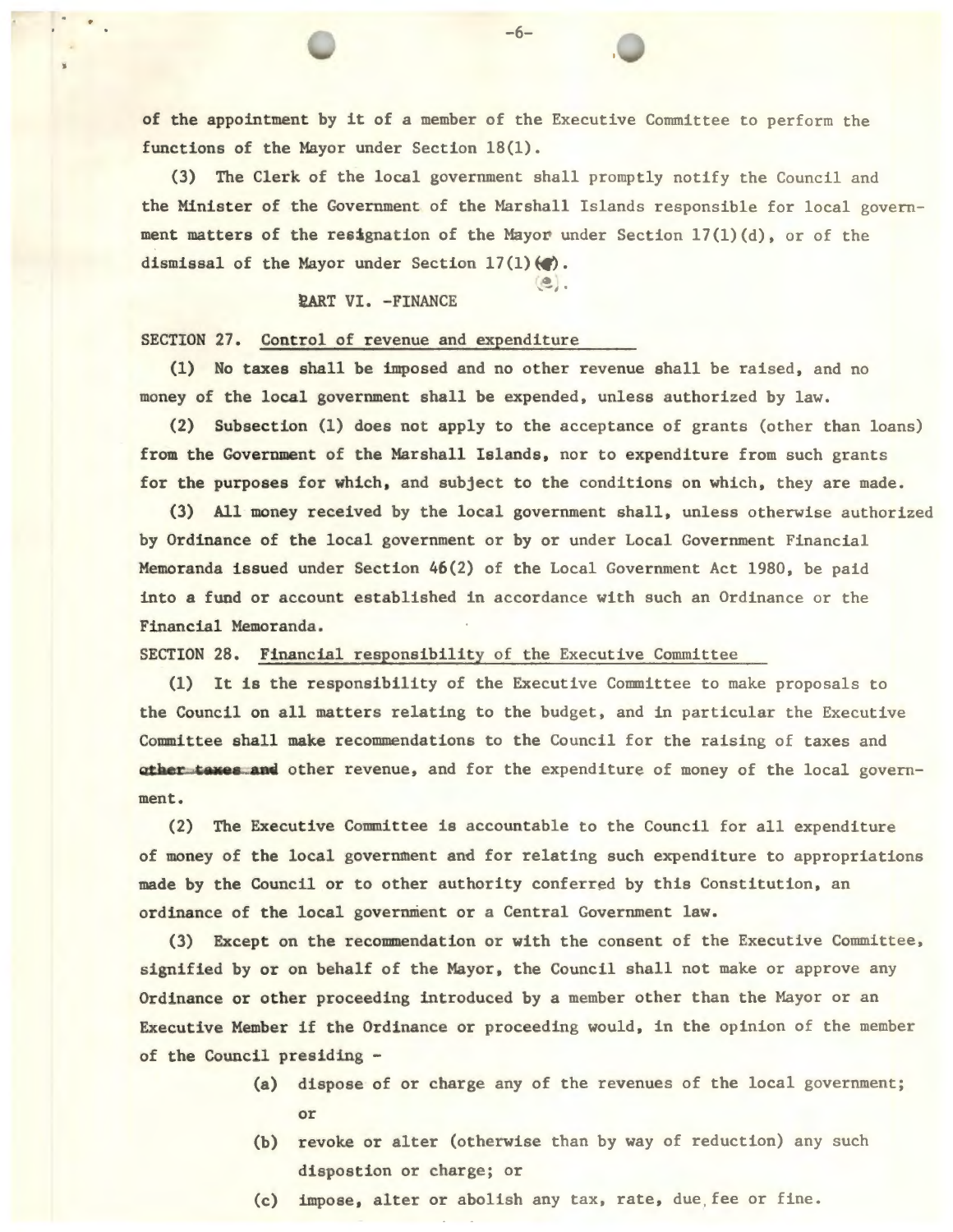Ordinances shall follow the general form of Central Government Appropriation Bills and Supplementary Appropriation Bills under Article VIII, Sections 6 and 8 of the Constitution of the Marshall Islands.

-7-

(3) Subject to any Local Government Financial Memoranda issued under Section 46(2) of the Local Government Act 1980, an Ordinance of the local government may make provision, in accordance with the principles of Article VIII, Section 7 and 9 of the Constitution of the Marshall Islands, for anticipated and re-programmed expenditur and a Contingencies Fund.

(4) Nothing in this section prevents appropriations for specific purposes , being included in an Ordinance of the local government other than an Appropriation Ordinance or a Supplementary Appropriation Ordinance.

(5) Appropriations lapse at the end of the financial year to which they respective ly relate, unless, in relation to any particular head of appropriation, an Ordinance of the local government provides otherwise.

SECTION 30. Loans

The local government shall not accept loans, grant charges against its future revenue, or incur indebtedness chargeable to future revenue otherwise than in accordance with Section 50 of the Local Government Act 1980.

SECTION 31. Accounts

(1) The Executive Committee shall cause to be kept full and proper accounts and records of revenue and expenditure of the local government, assets of or under the control of the local government and liabilities of the local government.

(2) The accounts and records shall comply with -

- (a) any Local Government Financial Memoranda issued under Section 46(2) of the Local Government Act 1980; and
- (b) Subject to such memoranda, any directions of the Auditor-General; and
- (c) subject to such memoranda and directions, and ordinance of the • local government.

(3) The Executive Committee shall, as soon as practicable after the end of a financial year, lay before the Council accounts relating to all revenues and expenditures of the local government for that financial year, together with any report of the audit of the accounts under Section 32.

### SECTION 32. Audit

(1) In addition to the audit provided for by Section 40 of the Local Government Act 1980, the Auditor-General or a person authorized by him may at any time audit the accounts and records of the local government, and any accounts laid or to be held before the Council under Section 32(3).

(2) The Auditor-General or authorized person shall report to the Council and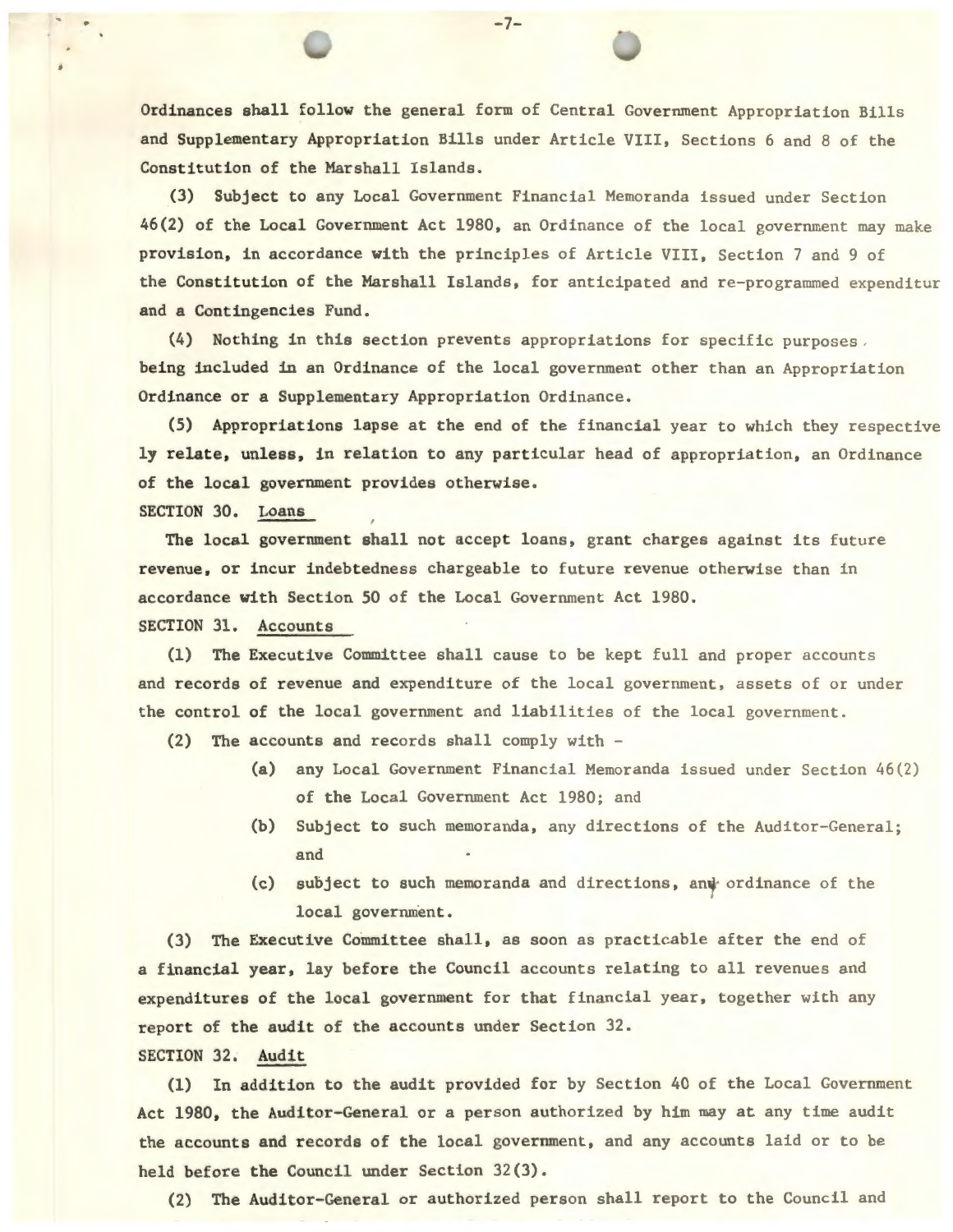# SECTION 33. Financial Memoranda

Subject to this Constitution, all persons concerned with the financial administrati of the local government shall comply with any Local Government Financial Memoranda issued under Section 46(2) of the Local Government Act 1980.

-8-

### PART VII. - STAFF

#### SECTION 34. Employment of staff

(1) The Mayor, on behalf of the local government, may appoint a Clerk of the local government, and such other officers and employees as he considers necessary for the effective operation of the local government.

(2) The local government is the employer of the Clerk and the other officers and employees.

(3) The terms and conditions of appointment and employment of the Clerk and the officers and employees shall be determined by or under an Ordinance of the local government, and in the absence of such an Ordinance are, with the necessary modifications, those of members of the Public Service holding equivalent positions, for which purpose any reference in any Central Government law to -

- (a) the Chief Secretary or a Department head shall be read as a reference to the Clerk; or
- (b) the Public Service Commission shall be read as reference to the Executive Committee.

SECTION 35. Seconded, etc., public servants

Subject to any arrangements made under Section 16(3) of the Local Government Act 1980, and to anything to the contrary in any Ordinance of the local government, a member of Public Service who is seconded to the local government in accordance with the section, or whose services are made available to the local government in accordance with that section, shall be deemed to be an officer of the local government for the purposes of any Ordinance of the local government other than an Ordinance prescribing terms and conditions of employment by the local government.

PART VIII - AMENDMENT OF THE CONSTITUION

#### SECTION 36. Method of amendment

(1) This Constitution may be amended by Ordinance of the local government approved on two occassions by a two-thirds majority of the total membership of the Council, provided that -

> (a) not less than 30 days, or such shorter period as is approved in any particular case, and for a special reason, by the Minister of the Government of the Marshall Islands responsible for local government matters. has elapsed between the first and second